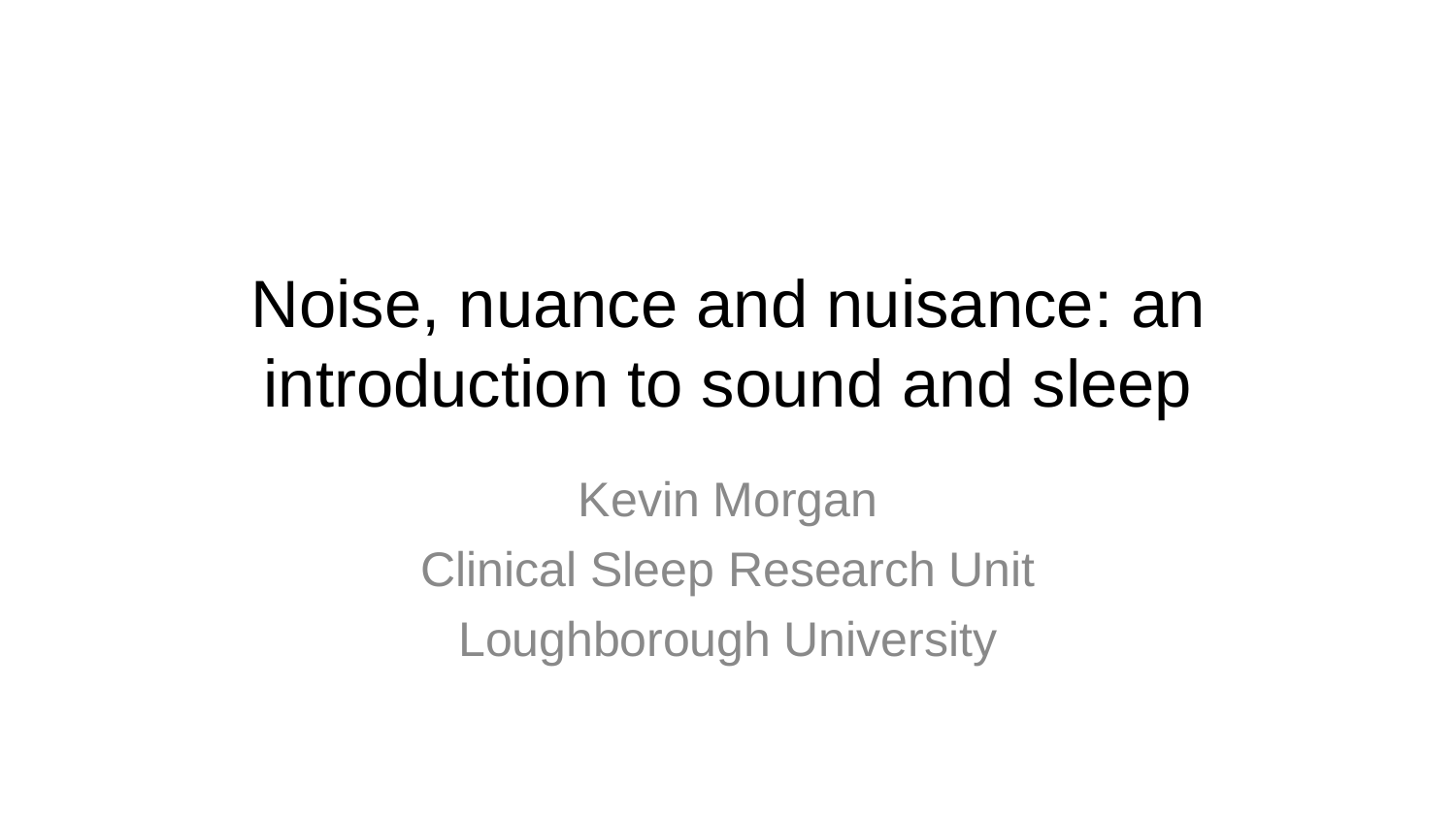# Why do we Sleep?

Some proximate answers

- Without sufficient sleep we experience:
	- Degraded daytime alertness and stamina
	- Impaired memory efficiency
	- Reduced psychomotor performance
	- Emotional dysregulation
	- And we feel wretched…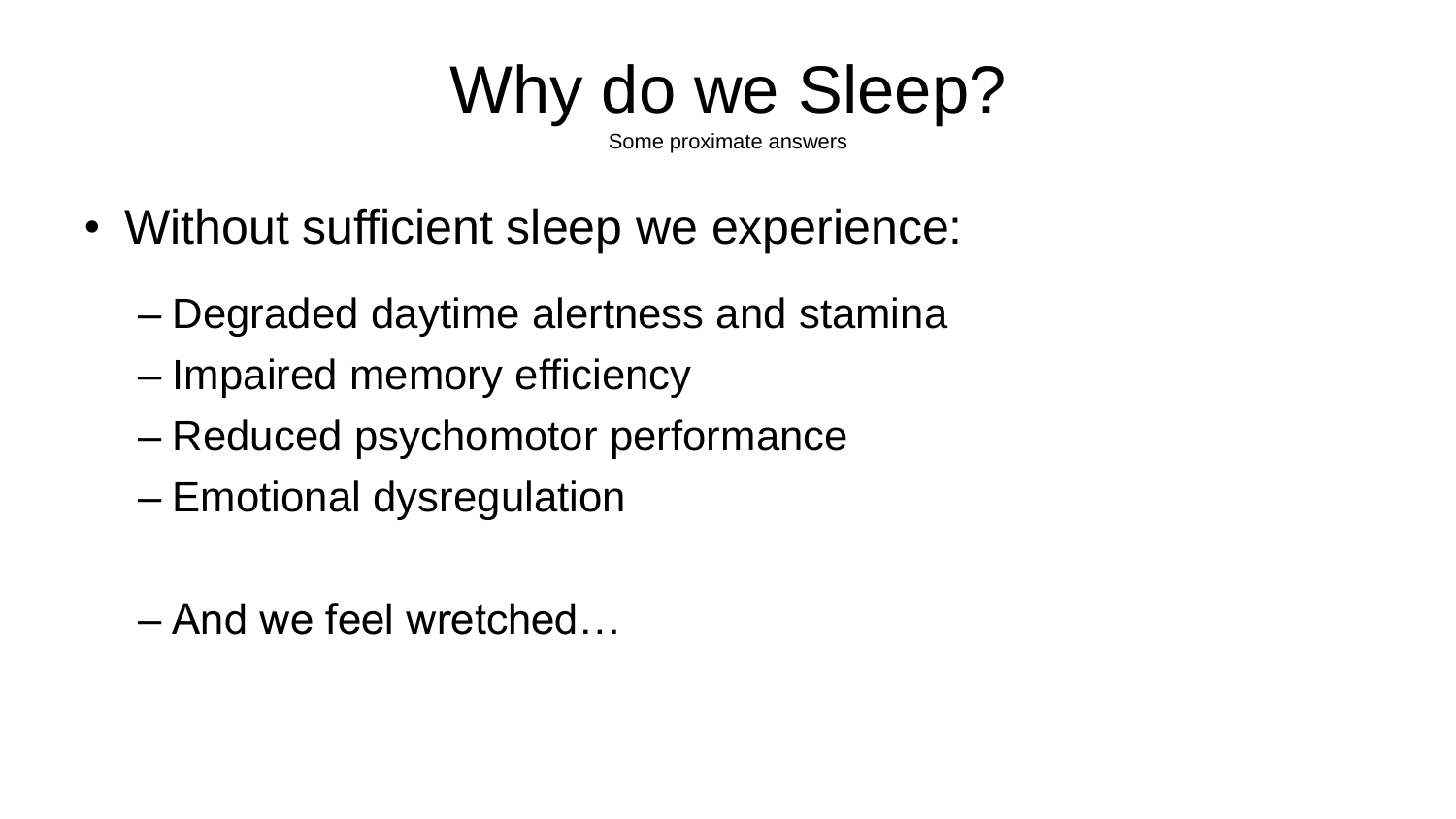### Why do we Sleep?

An ultimate answer

- As slow, sight-dependent mammals with few natural 'weapons' and no natural 'armour' – we were very vulnerable at night
- Sleeping kept our genes safe!

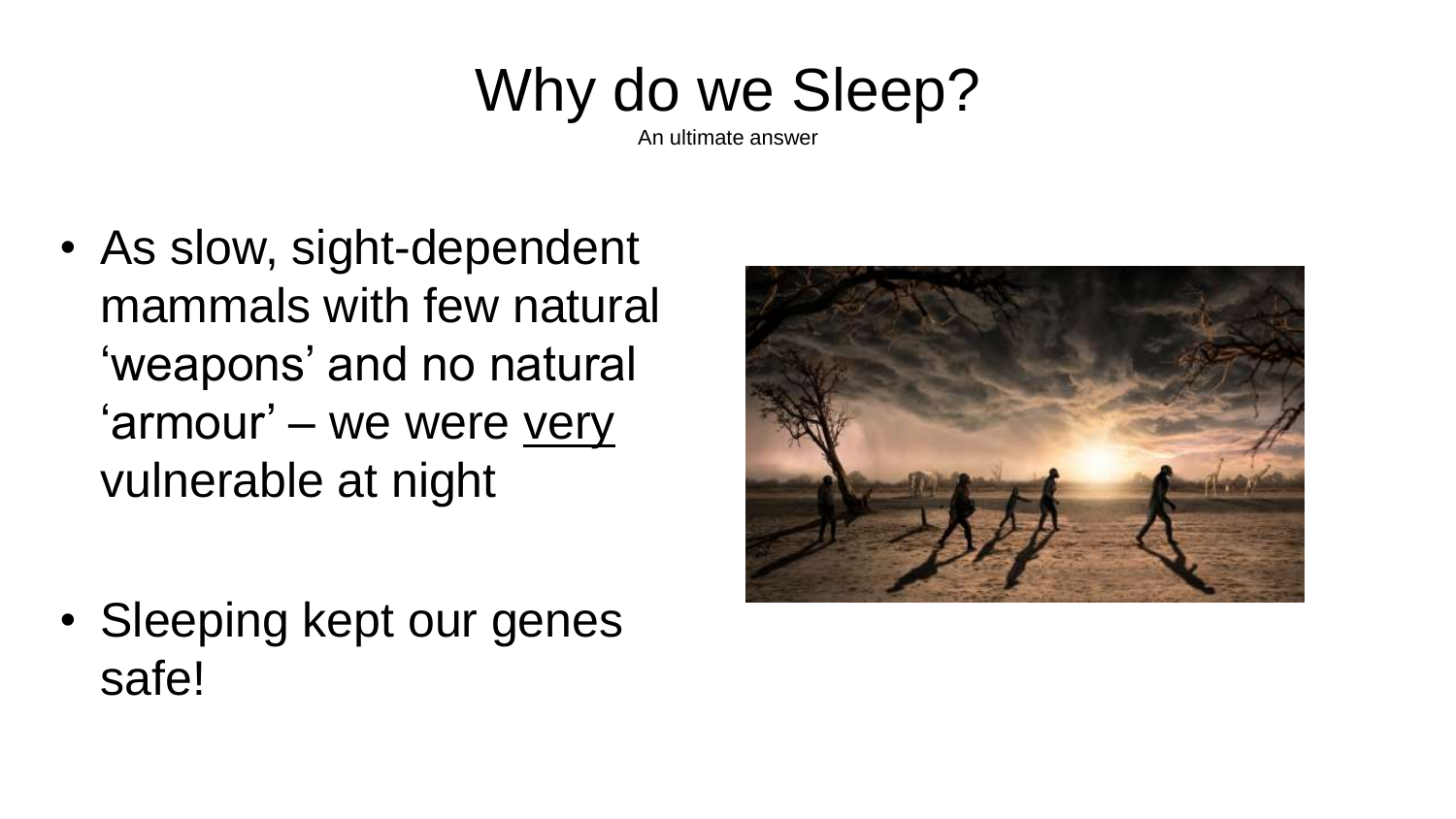# What follows from this (1)?

- The need to sleep at night has been hard-wired by natural selection
- If sleep need is not met, physical and psychological consequences are inevitable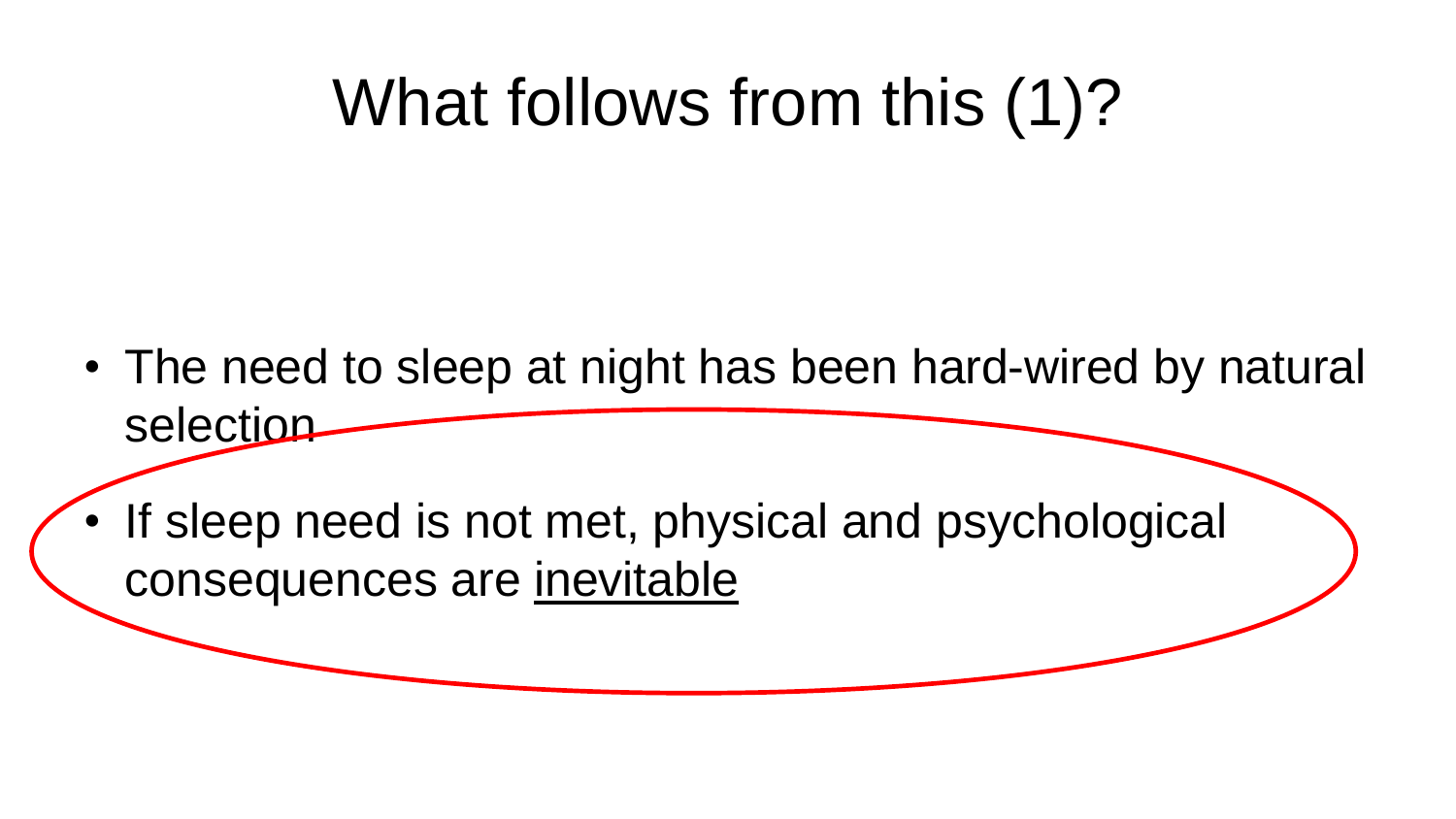# What follows from this (2)?

• We are (and we need to be) good judges of variations in our own sleep quality

"…due to the fundamental nature of unconsciousness in this state, people are unable to introspect on their sleep state. As such, an individual may surmise the quality of his or her sleep, with descriptions of what his or her presumed sleep was like…"

Michaud et al (2016). Effects of Wind Turbine Noise on Self-Reported and Objective Measures of Sleep. Sleep 39; 1: 97–109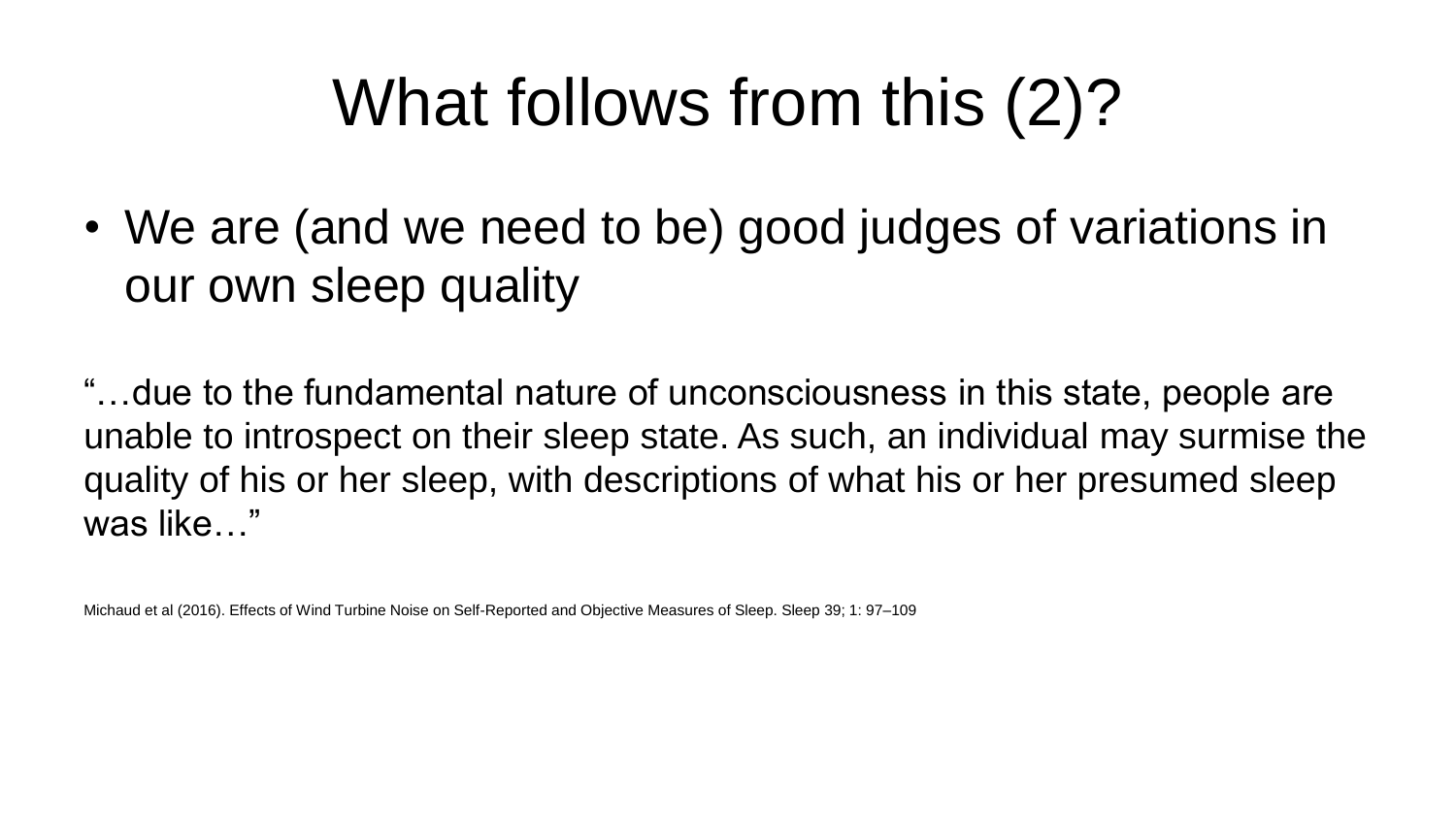# Sleep is controlled by 3 processes

#### • **Homeostatic Processes**

• Physiological balance

#### • **Circadian Processes**

• Biological clock

#### • **Psychological Processes**

- Learning
- Cognitive Arousal (mental alertness)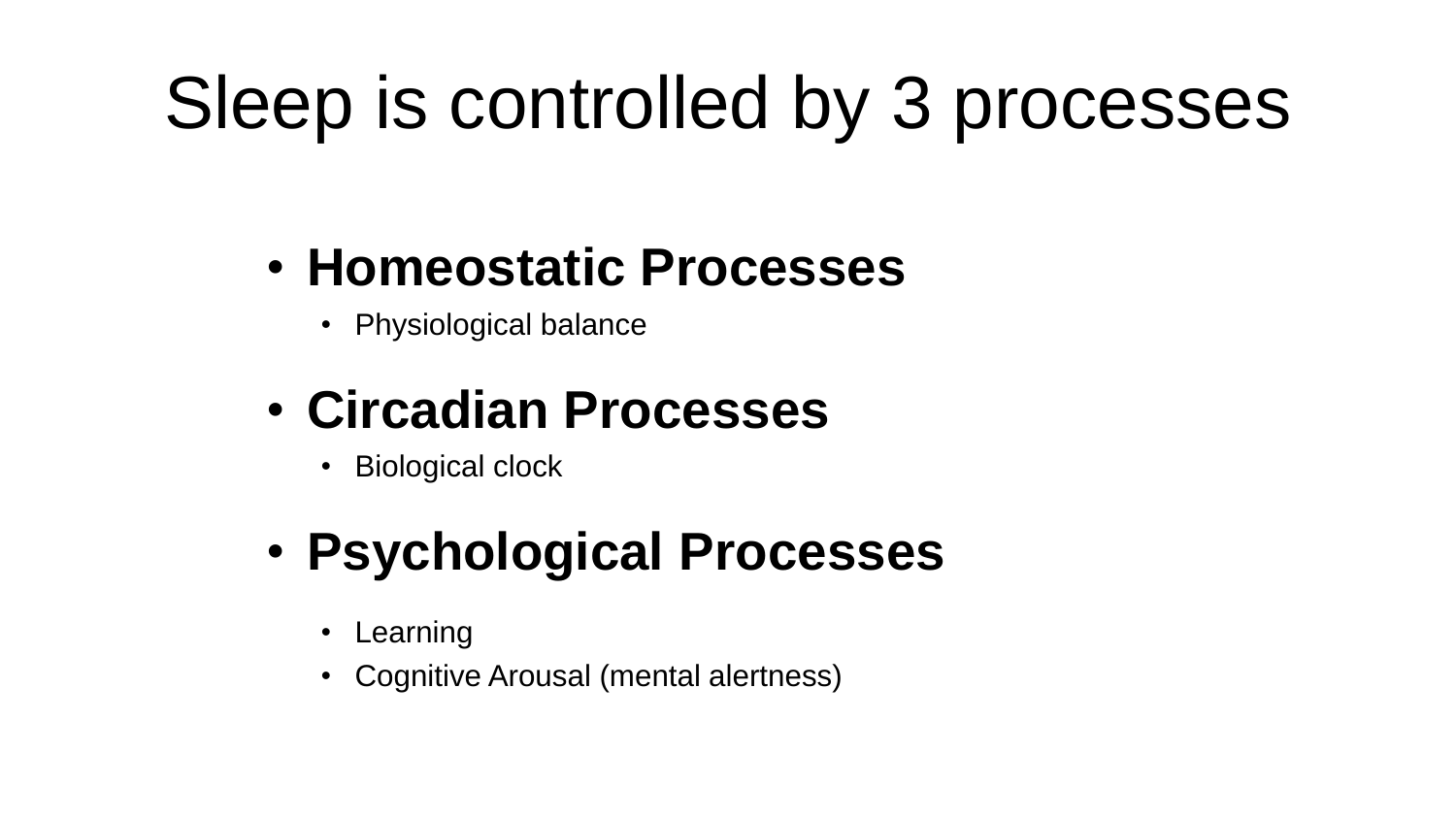# Polysomnography (PSG)

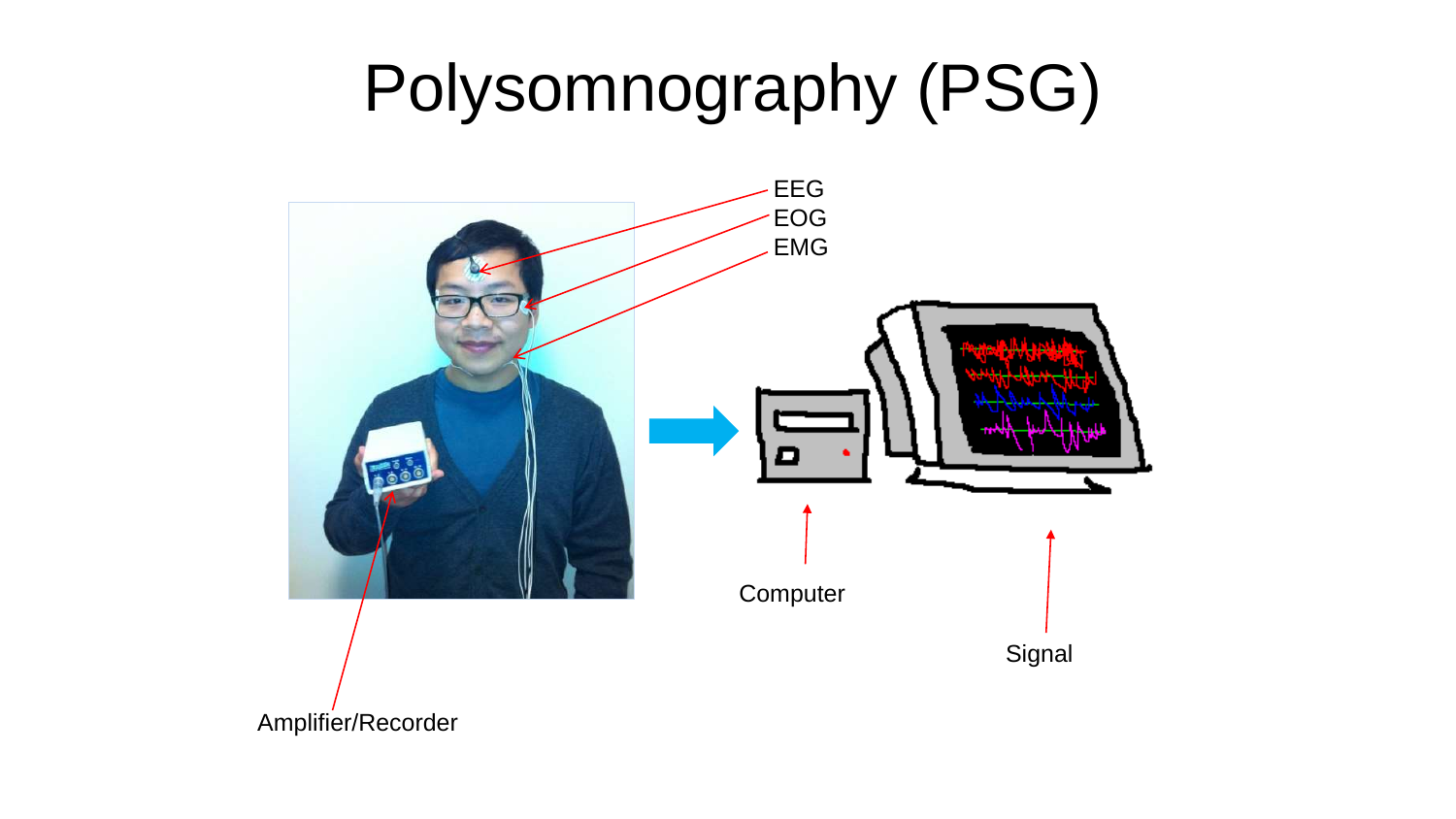### Polysomnogram (PSG): Sleep Onset

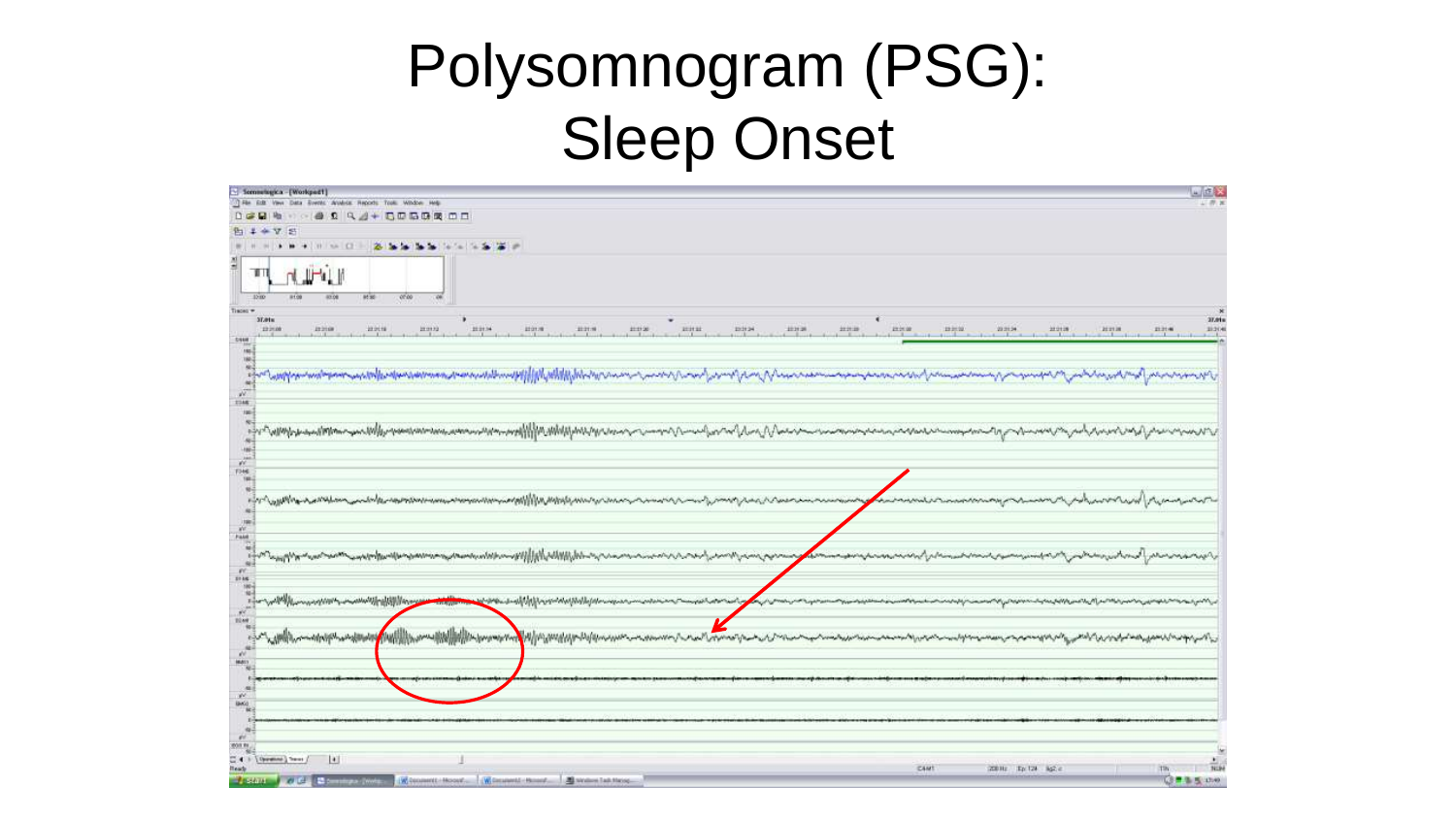## Polysomnogram (PSG): REM Sleep

| Dies Events Analysis Reports                                                                                    | $-0.95$                                                                                                                                                                                                                                                                                                                                                             |
|-----------------------------------------------------------------------------------------------------------------|---------------------------------------------------------------------------------------------------------------------------------------------------------------------------------------------------------------------------------------------------------------------------------------------------------------------------------------------------------------------|
| 044                                                                                                             |                                                                                                                                                                                                                                                                                                                                                                     |
| 白149日                                                                                                           |                                                                                                                                                                                                                                                                                                                                                                     |
| - 「 名 第 所<br>$M$   $(m + )$ $\Box$<br>25                                                                        |                                                                                                                                                                                                                                                                                                                                                                     |
| Ē<br><b>ՆԱՄ ԻԿ ՄԻ ՄԻՍ</b>                                                                                       |                                                                                                                                                                                                                                                                                                                                                                     |
| 2114<br><b>WW</b>                                                                                               |                                                                                                                                                                                                                                                                                                                                                                     |
| 10.00<br>Tiscas *                                                                                               |                                                                                                                                                                                                                                                                                                                                                                     |
| 18.694<br>$\frac{1}{4}$<br>利用剂<br>31 86 18                                                                      | 111836                                                                                                                                                                                                                                                                                                                                                              |
| <b>COO NT</b>                                                                                                   |                                                                                                                                                                                                                                                                                                                                                                     |
|                                                                                                                 |                                                                                                                                                                                                                                                                                                                                                                     |
| W.<br>BERT FIAM                                                                                                 |                                                                                                                                                                                                                                                                                                                                                                     |
|                                                                                                                 |                                                                                                                                                                                                                                                                                                                                                                     |
|                                                                                                                 |                                                                                                                                                                                                                                                                                                                                                                     |
| $\frac{W}{1248}$                                                                                                |                                                                                                                                                                                                                                                                                                                                                                     |
|                                                                                                                 |                                                                                                                                                                                                                                                                                                                                                                     |
| the second of the property of the second paper of the paper of the political paper                              | ے کا اعلام الاکام کے مطابق اس کے اس کے اس کے اس کے اس کے اس کے مطابق اس کے مطابق اس کے دوران کے اس کے اس کے اس<br>مطابق اس کے اس کے اس کے اس کے اس کے اس کے اس کے اس کے بعد اس کے اس کے اس کے اس کے اس کے اس کے اس کے اس کے اس ک<br>مناصي والمباري المهاليس السداسي كالمستمر المال كالمحاضر المستمالين المسالي المعالي المستغير المستعدد المعالي المتعالي المستعجبة |
|                                                                                                                 |                                                                                                                                                                                                                                                                                                                                                                     |
| 1146                                                                                                            |                                                                                                                                                                                                                                                                                                                                                                     |
|                                                                                                                 |                                                                                                                                                                                                                                                                                                                                                                     |
|                                                                                                                 | in provincing man part and man part part of the company part of man provincing man man man part and man part and man man                                                                                                                                                                                                                                            |
| 寒<br><b>STAR</b>                                                                                                |                                                                                                                                                                                                                                                                                                                                                                     |
|                                                                                                                 |                                                                                                                                                                                                                                                                                                                                                                     |
| the photograph of the system of the contract of the contract party of the photograph of the photograph of the s | (إيداني بمورم بريدي بدار بدور بدور المورديدي بالبريدي المورد المورد المورد المورد المورد المورد الموردي الموردي بالموردي بالموردي بالموردي بالموردي بالموردي بالموردي الموردي الموردي الموردي الموردي الموردي الموردي المورد                                                                                                                                        |
|                                                                                                                 |                                                                                                                                                                                                                                                                                                                                                                     |
| $\frac{\sqrt{2}}{2}$                                                                                            |                                                                                                                                                                                                                                                                                                                                                                     |
| $rac{18}{18}$                                                                                                   |                                                                                                                                                                                                                                                                                                                                                                     |
|                                                                                                                 |                                                                                                                                                                                                                                                                                                                                                                     |
| 3281<br>$\omega$                                                                                                |                                                                                                                                                                                                                                                                                                                                                                     |
|                                                                                                                 |                                                                                                                                                                                                                                                                                                                                                                     |
|                                                                                                                 |                                                                                                                                                                                                                                                                                                                                                                     |
|                                                                                                                 |                                                                                                                                                                                                                                                                                                                                                                     |
|                                                                                                                 |                                                                                                                                                                                                                                                                                                                                                                     |
| EEG                                                                                                             |                                                                                                                                                                                                                                                                                                                                                                     |
|                                                                                                                 |                                                                                                                                                                                                                                                                                                                                                                     |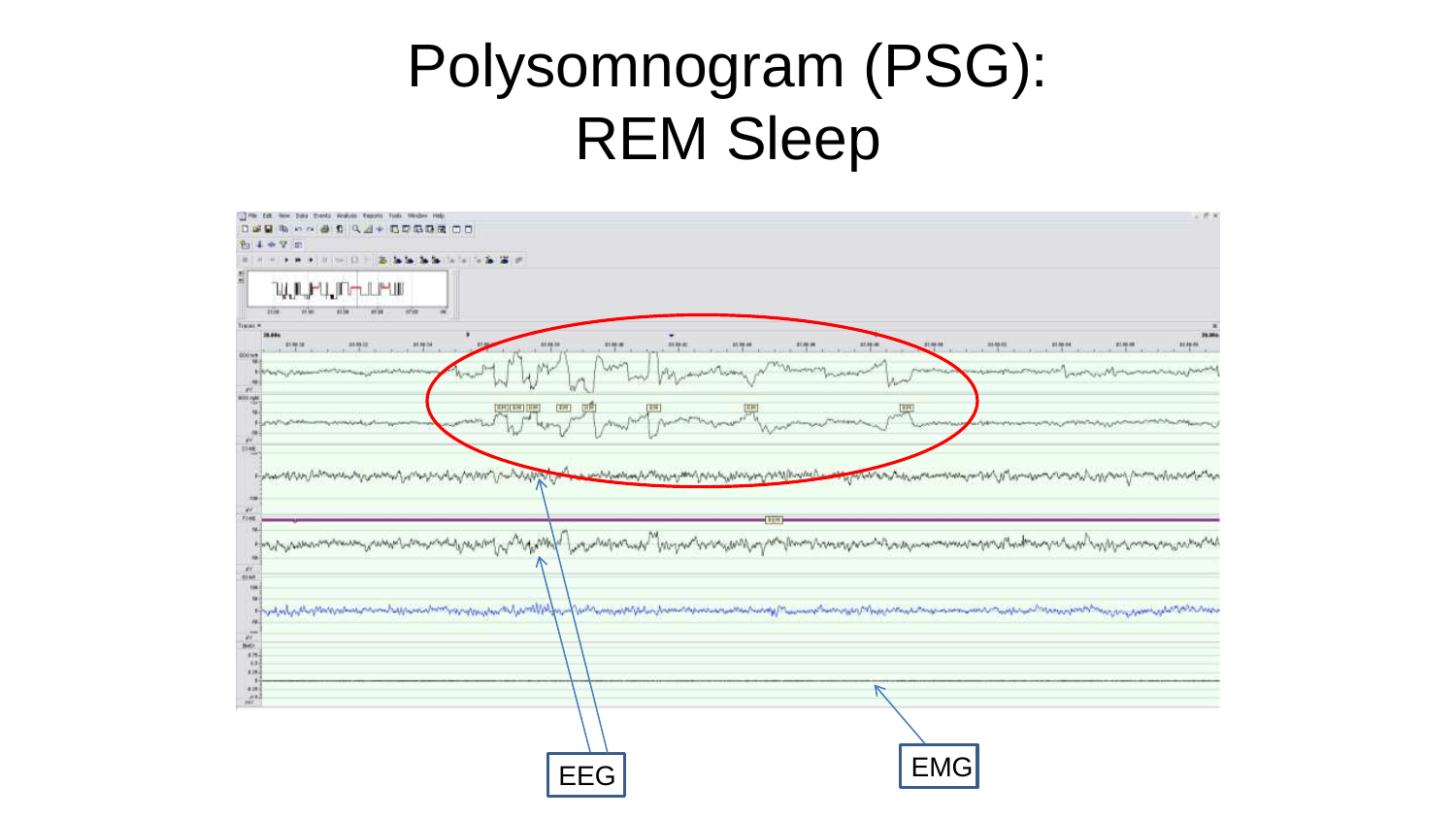# The Hypnogram

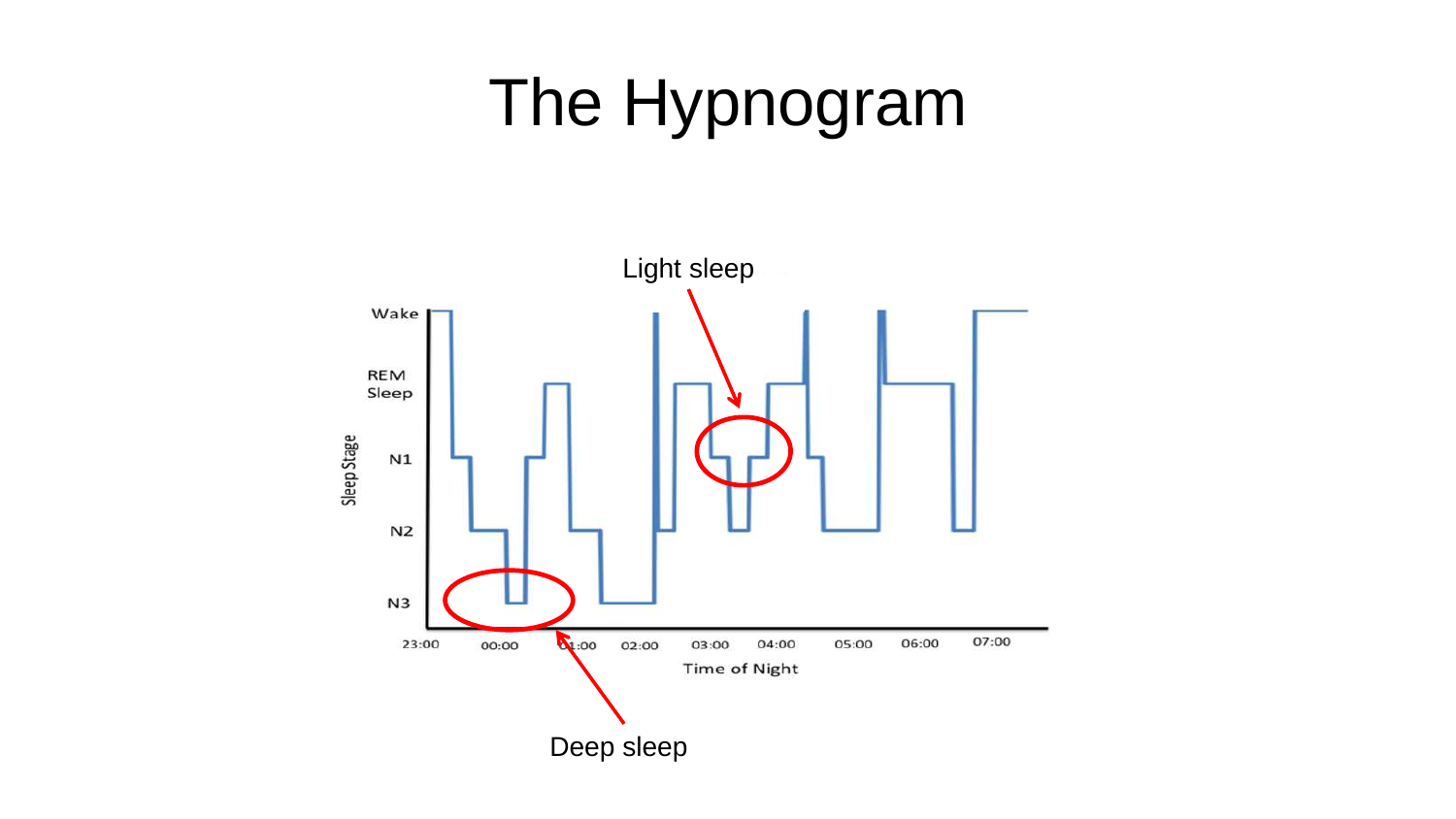# Auditory Arousal Threshold

- AAT: the minimum amount of noise required to awaken a sleeping person
- AATs vary depending on the stage of sleep

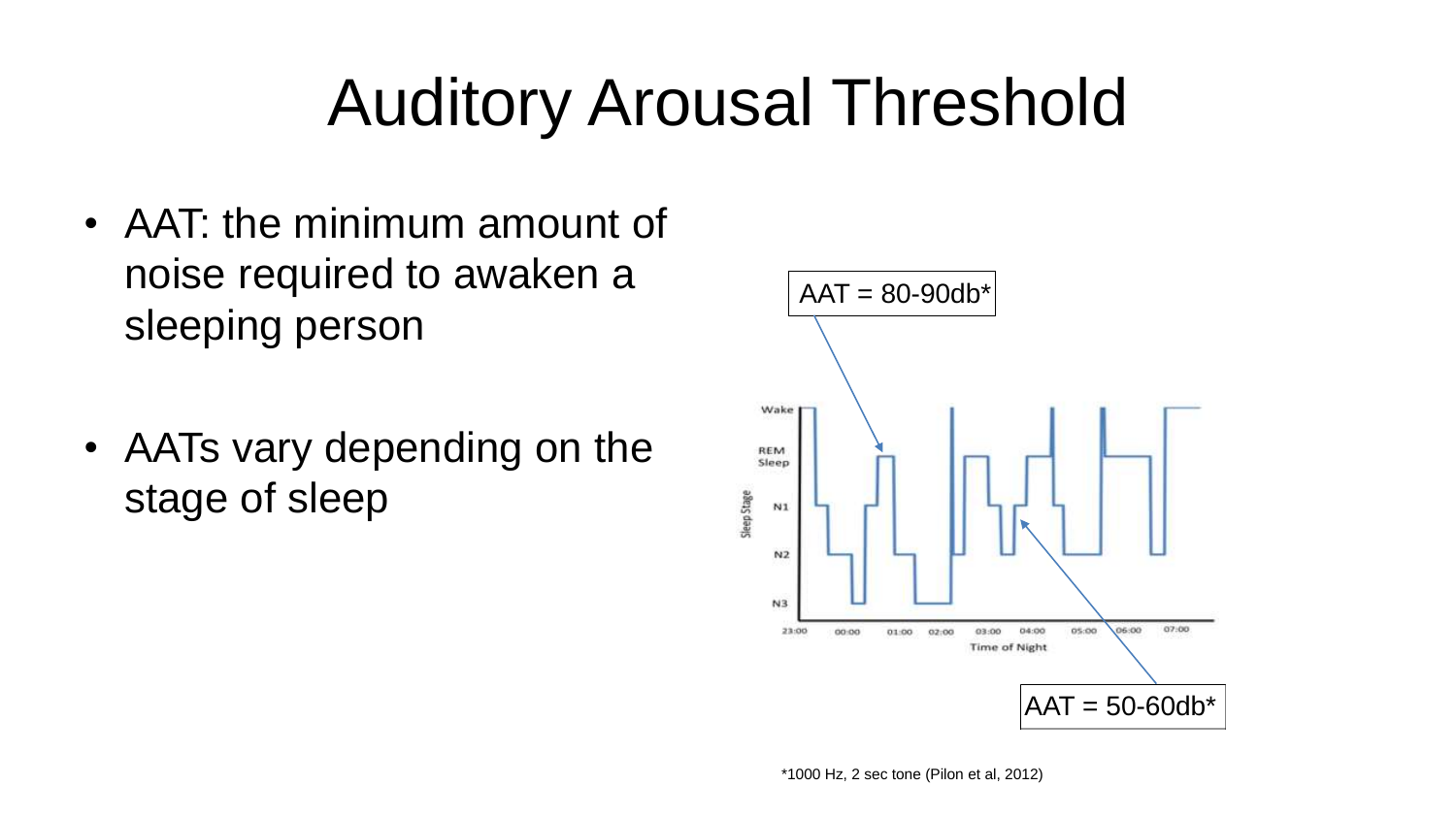# Sleep & Sound: Ontogeny

- At 28 weeks the foetus has well developed sleep-wake cycles
- At 27 weeks most foetuses respond to 0.25-0.5 kHz tones
- (Background) inter-uterine sound (HR, gut, etc): 60 dB (for 0.1 kHz) <40 dB for 0.2 kHz+)

["...L<sub>night,outside</sub> of 40 dB should be the target of the night noise guideline" (WHO, 2009)]

- 30-35 weeks:
	- Foetus clearly hears speech VOWELS and musical RHYTHMS
	- Can discriminate between and habituate to sounds
	- Can be aroused by external noise

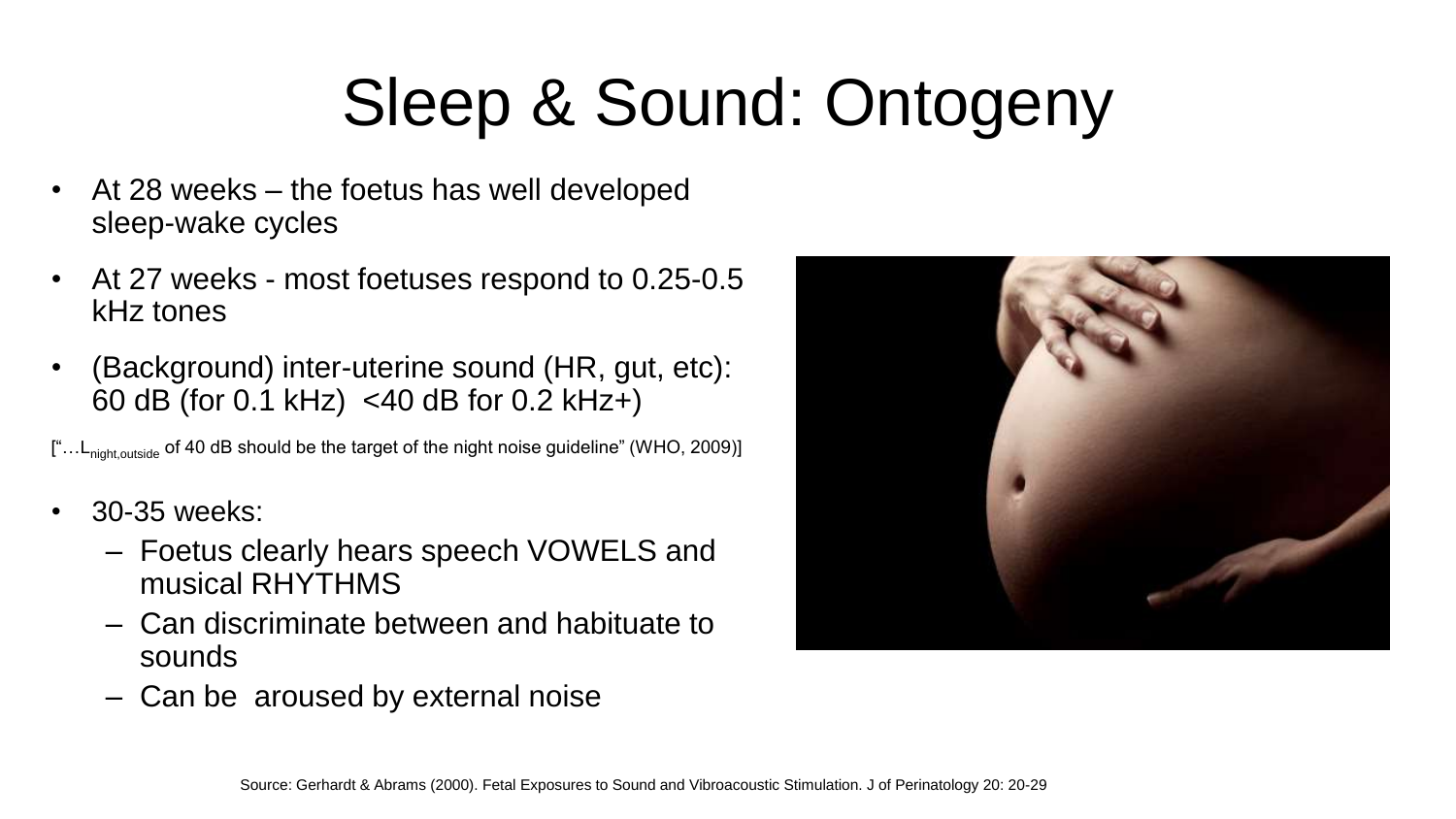## AATs and Age

#### Women Men



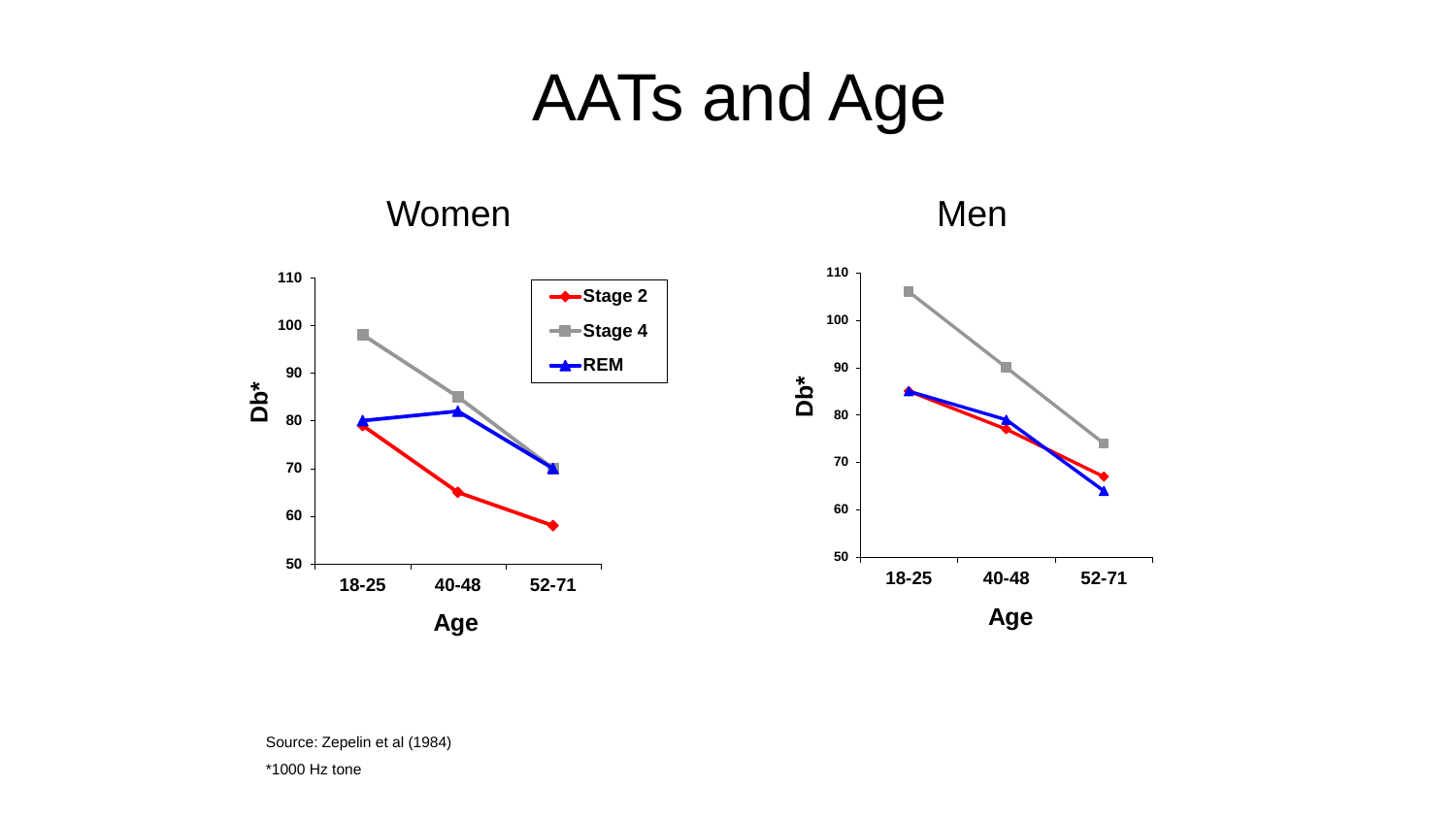# Sleep & Sound: Phylogeny

- The pleistocene plains were pretty dangerous at night…
- Being **awoken** by noise and being **vigilant** before sleep is ADAPTIVE – these propensities evolved

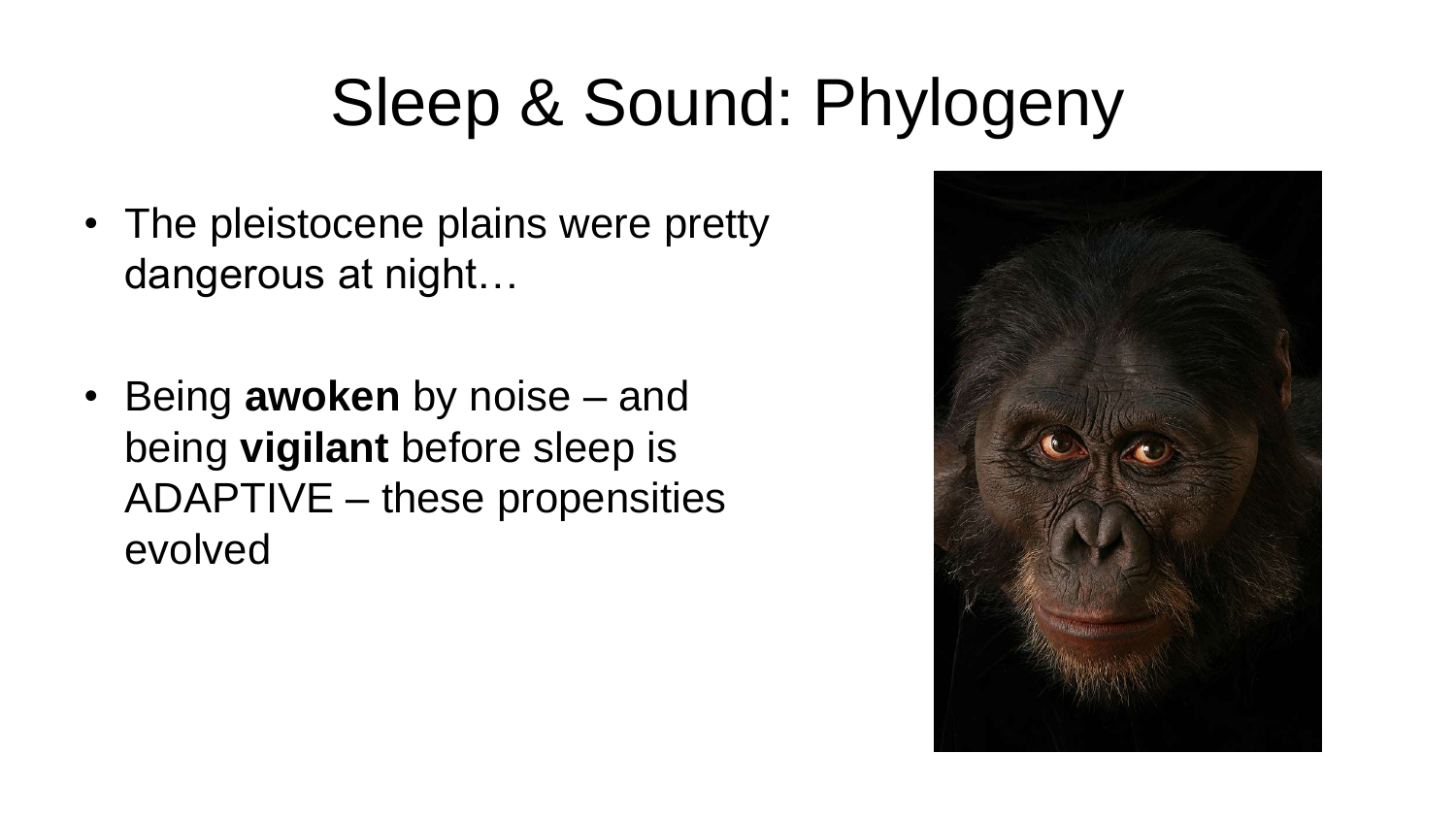# Sound and Sleep

In addition to sound pressure, sleep is influenced by…

- Pitch and pattern: 520Hz square wave = the lowest AAT for fire alarms (Bruck et al, 2009)
- The personal *relevance* of the sound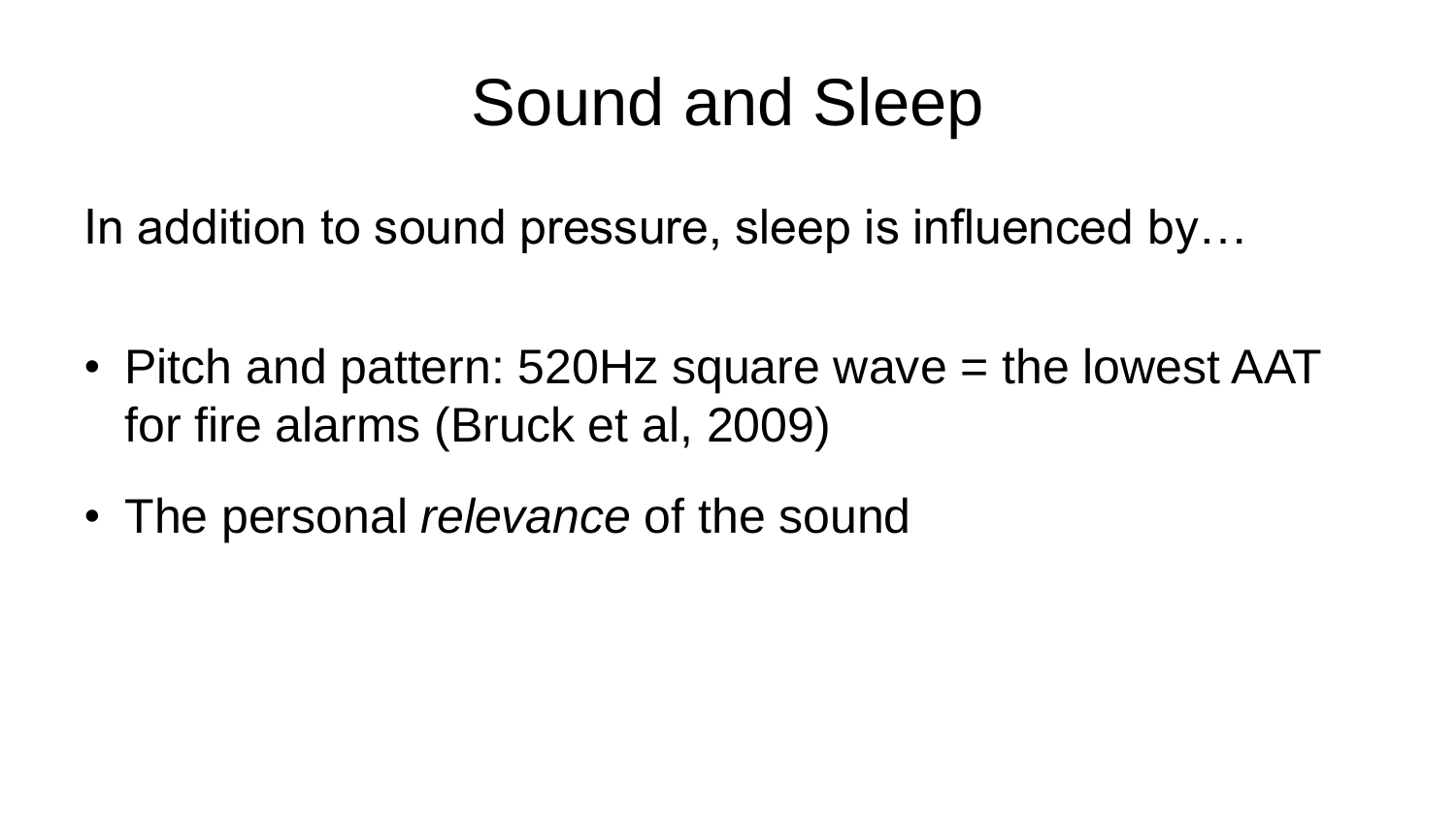# Sound and Sleep

Noise can have 2 distinct impacts on sleep:

- It can interrupt sleep (as shown by AATs)
- It can delay the *onset* of sleep

• Signal *relevance* applies to both outcomes – but differently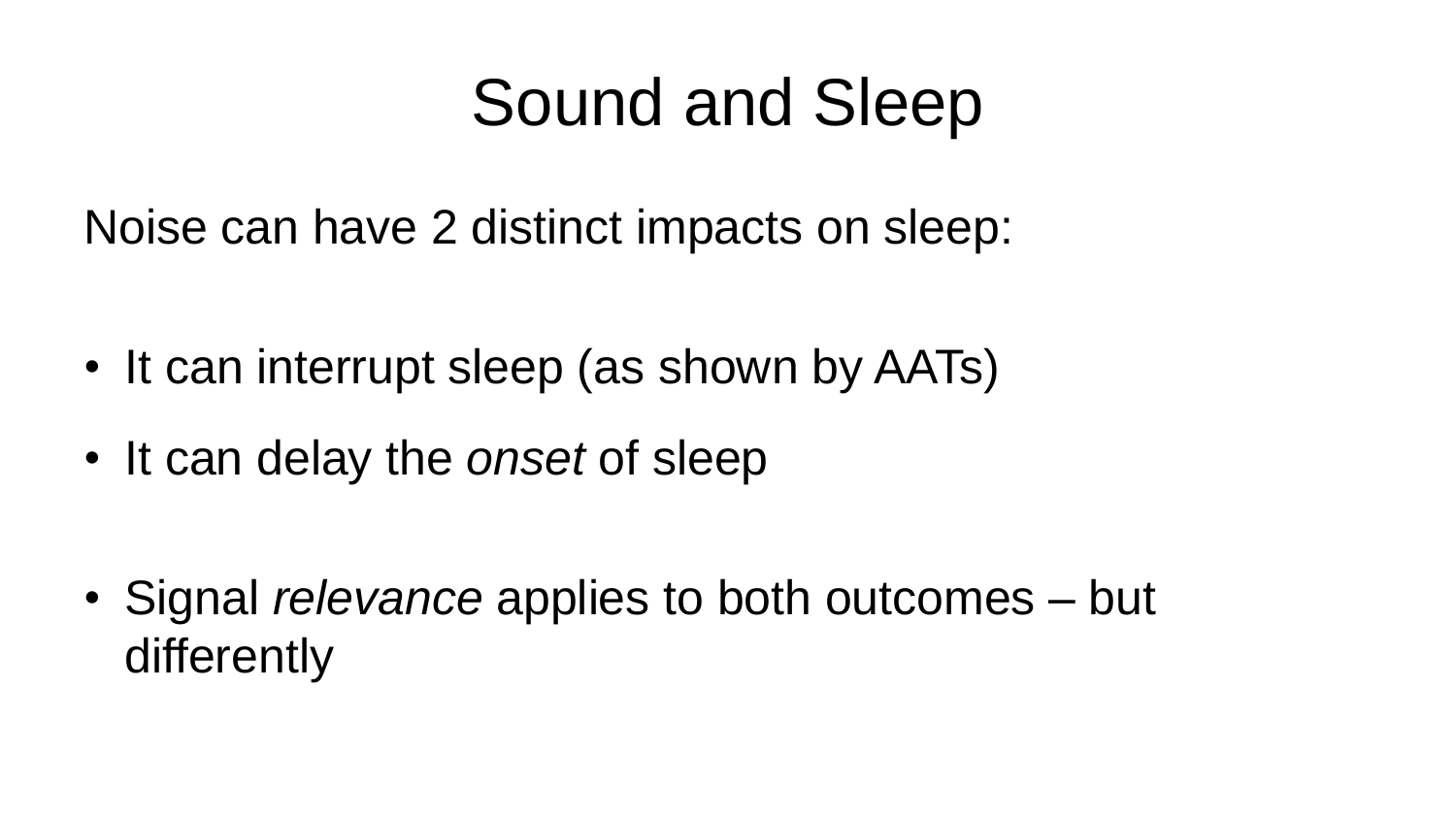# Sound Relevance & Awakenings

- Arousals more likely after hearing own name versus control names (Oswald et al, 1960)
- Infant crying is more likely to wake women [but not men] than are other – louder – sounds.
- We process auditory information during sleep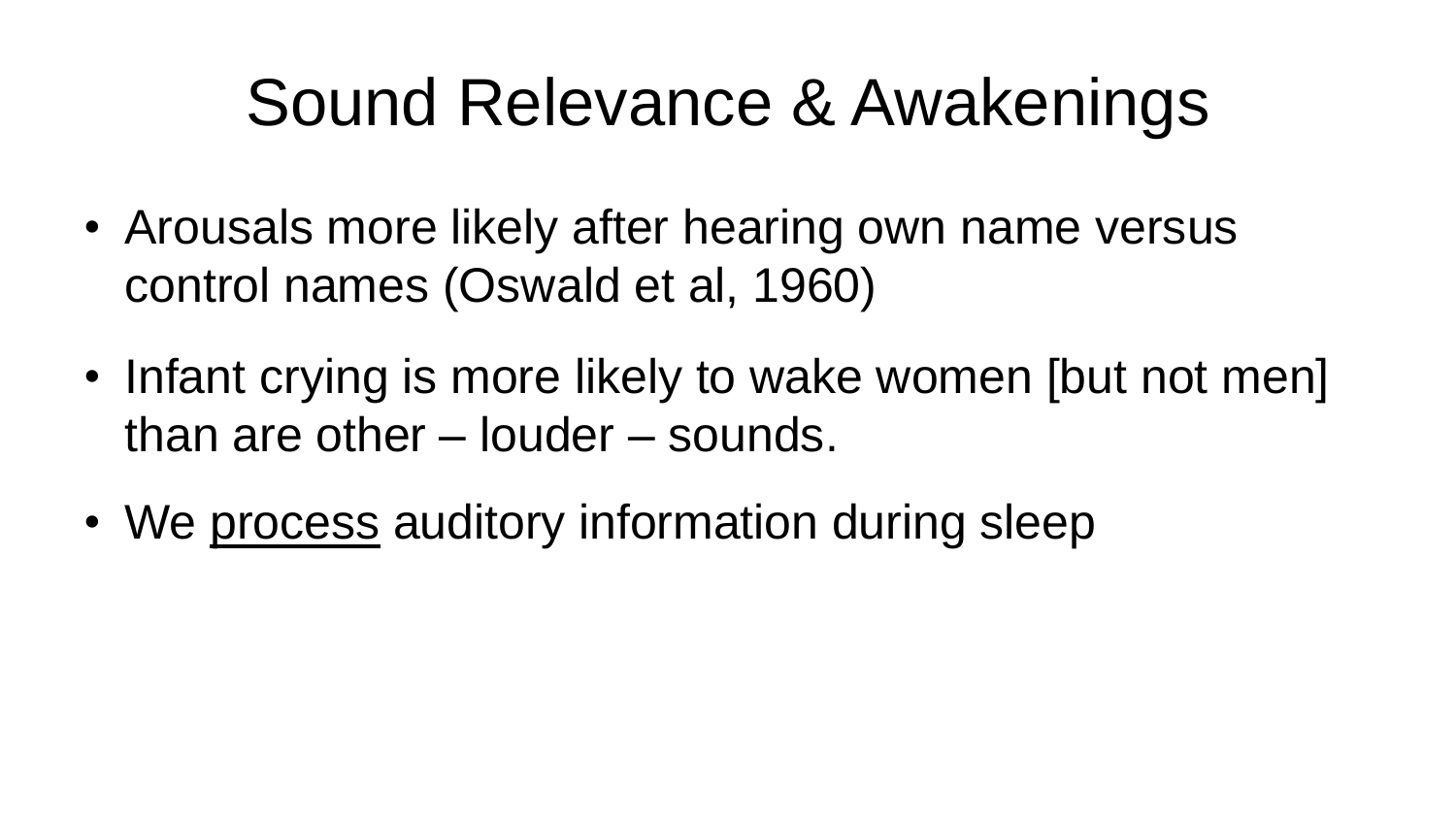# Sleep Onset (falling asleep)

Sleep onset is most probable when:

- we are appropriately sleepy;
- we go to bed at the appropriate an time;
- the sleep environment is familiar and associated with restfulness; and

we are appropriately calm or de-aroused.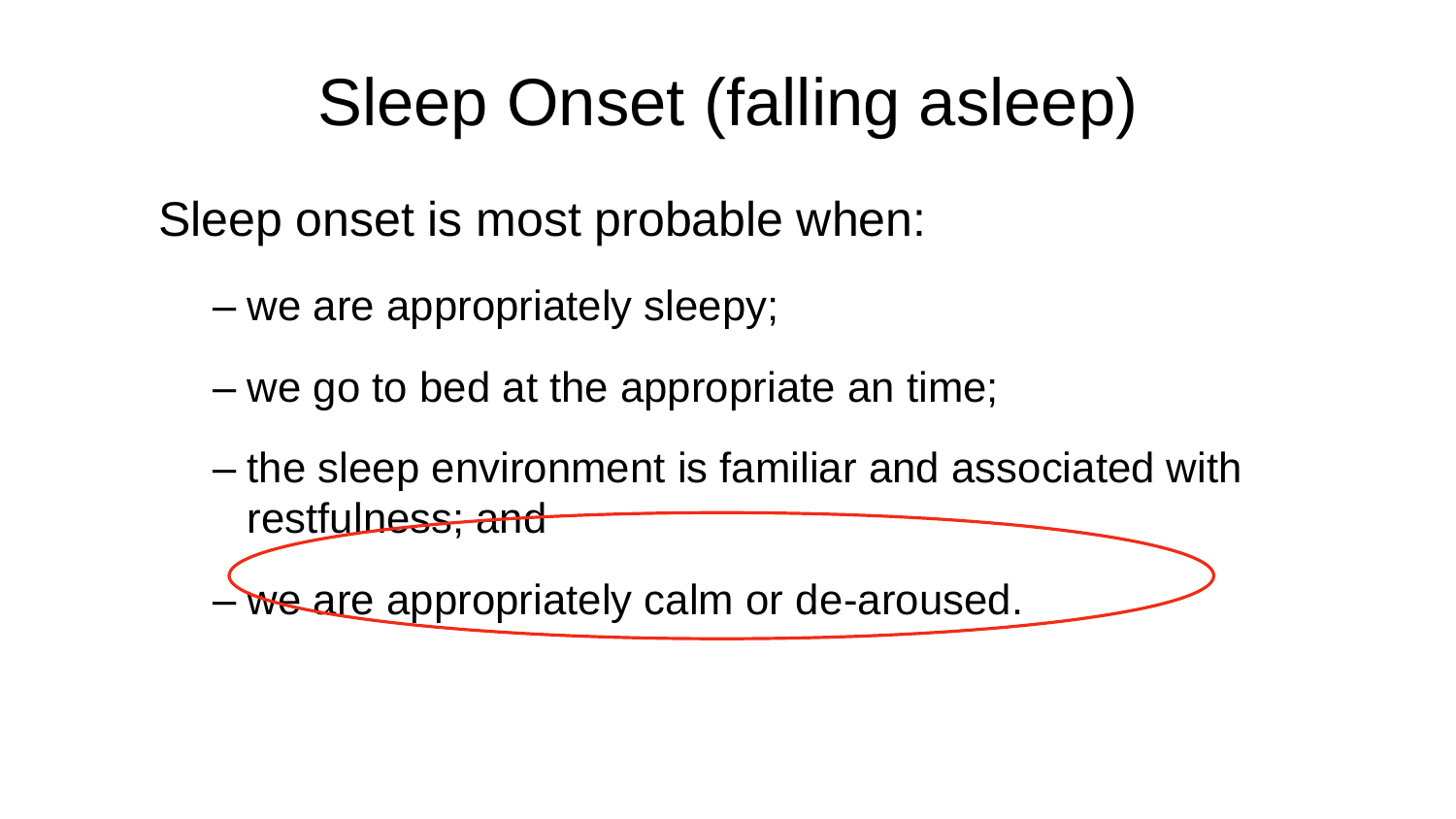# Sleep and Arousal

- Thinking creates cognitive arousal
- Being 'alert' or 'cognitively aroused' delays sleep onset
- Delayed sleep onset also allows individuals the opportunity to think
- This process is amplified where thoughts are emotionally negative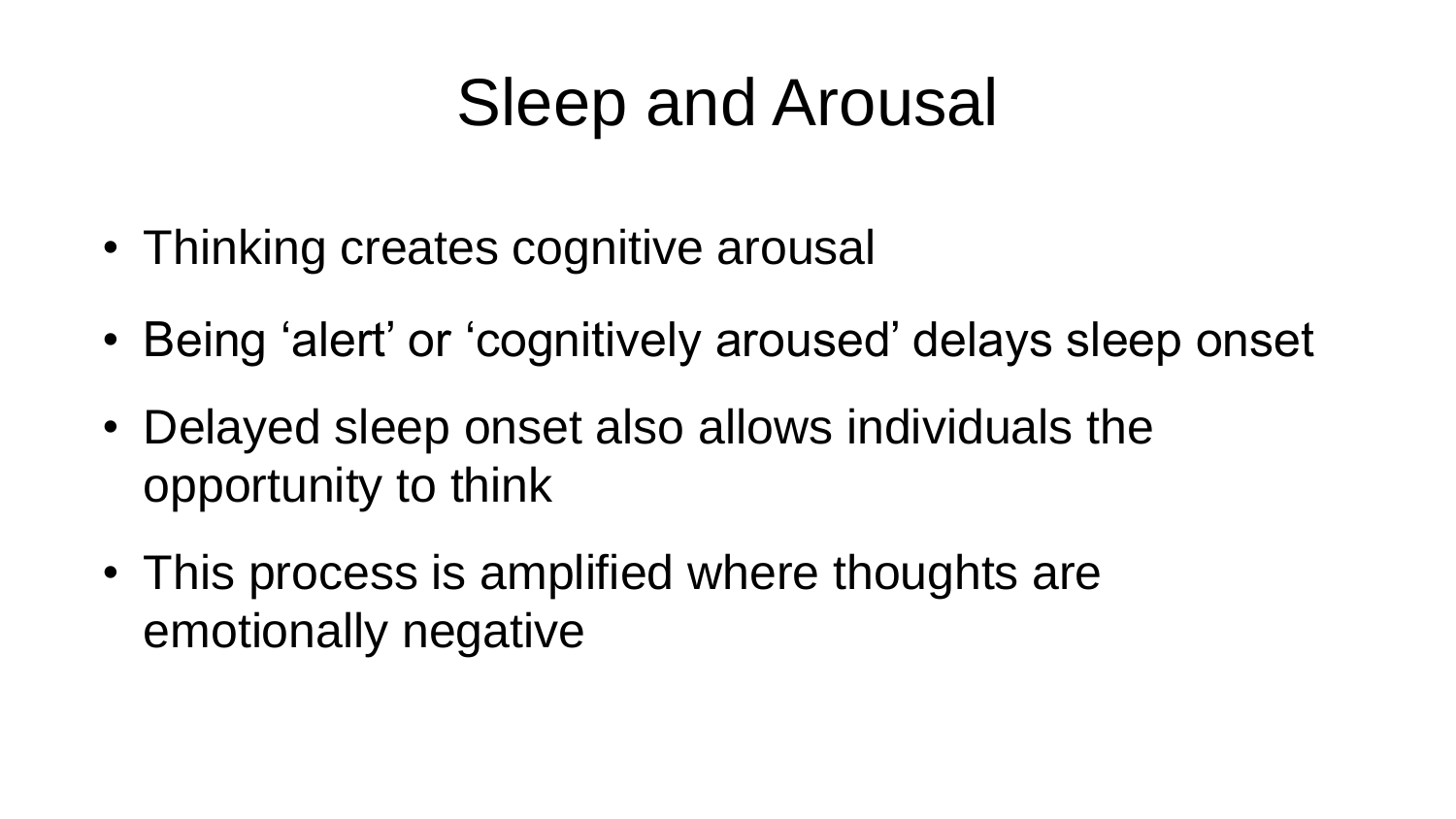# Sound Relevance & Sleep Onset

- Where sounds or noise are associated with undesired situations – auditory awareness of that situation produces cognitive arousal
- This "cued" cognitive arousal can lead to chronic sleep disturbance in a robust minority of susceptible people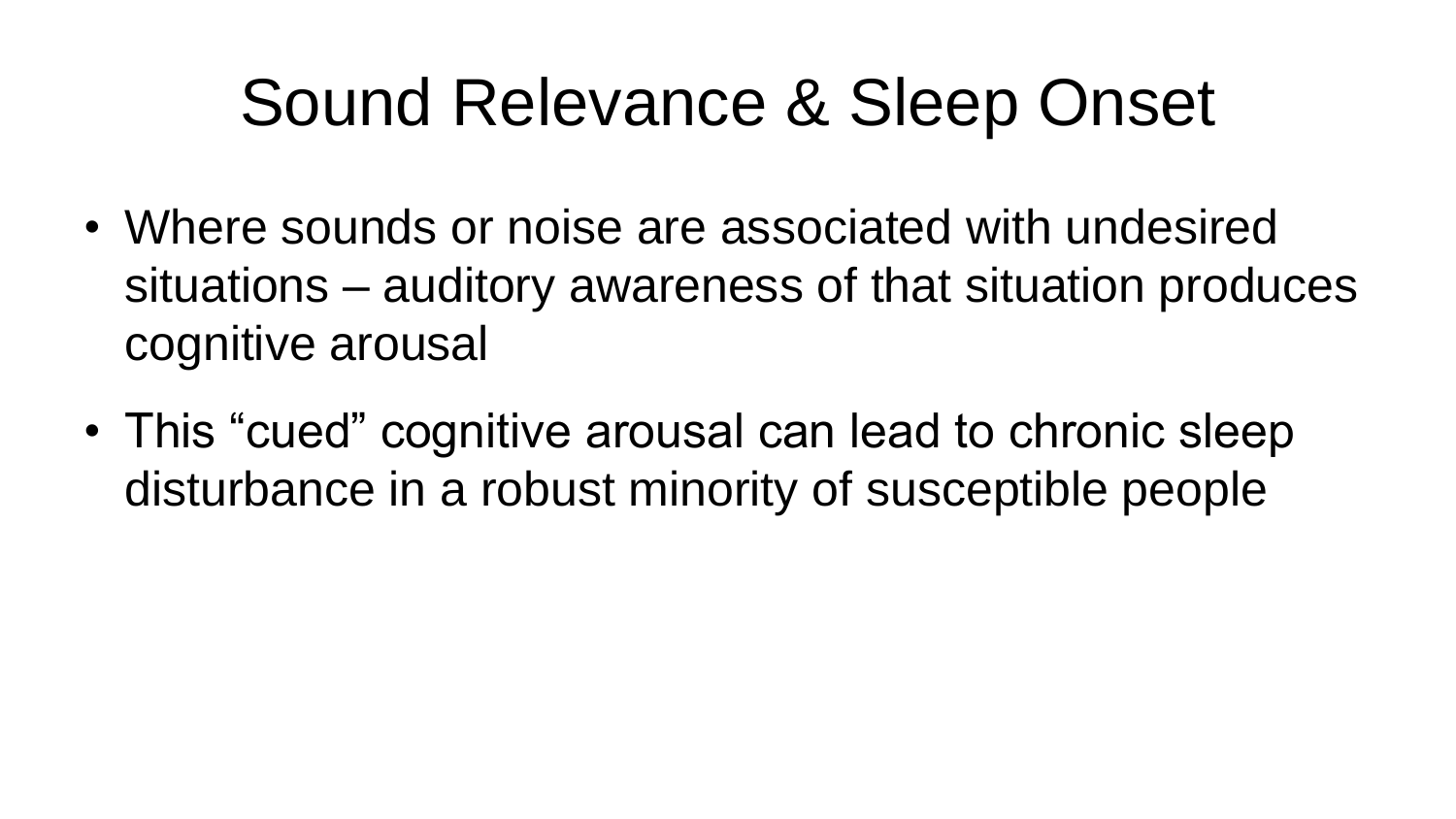# The Wind-Turbine Paradox

- Bakker et al (2012) used SEMs to examine the combined influence of WTN and annoyance on sleep disturbance
- Sleep disturbance significantly mediated by annoyance with the presence of wind turbines
- Sound cues annoyance annoyance triggers cognitive arousal